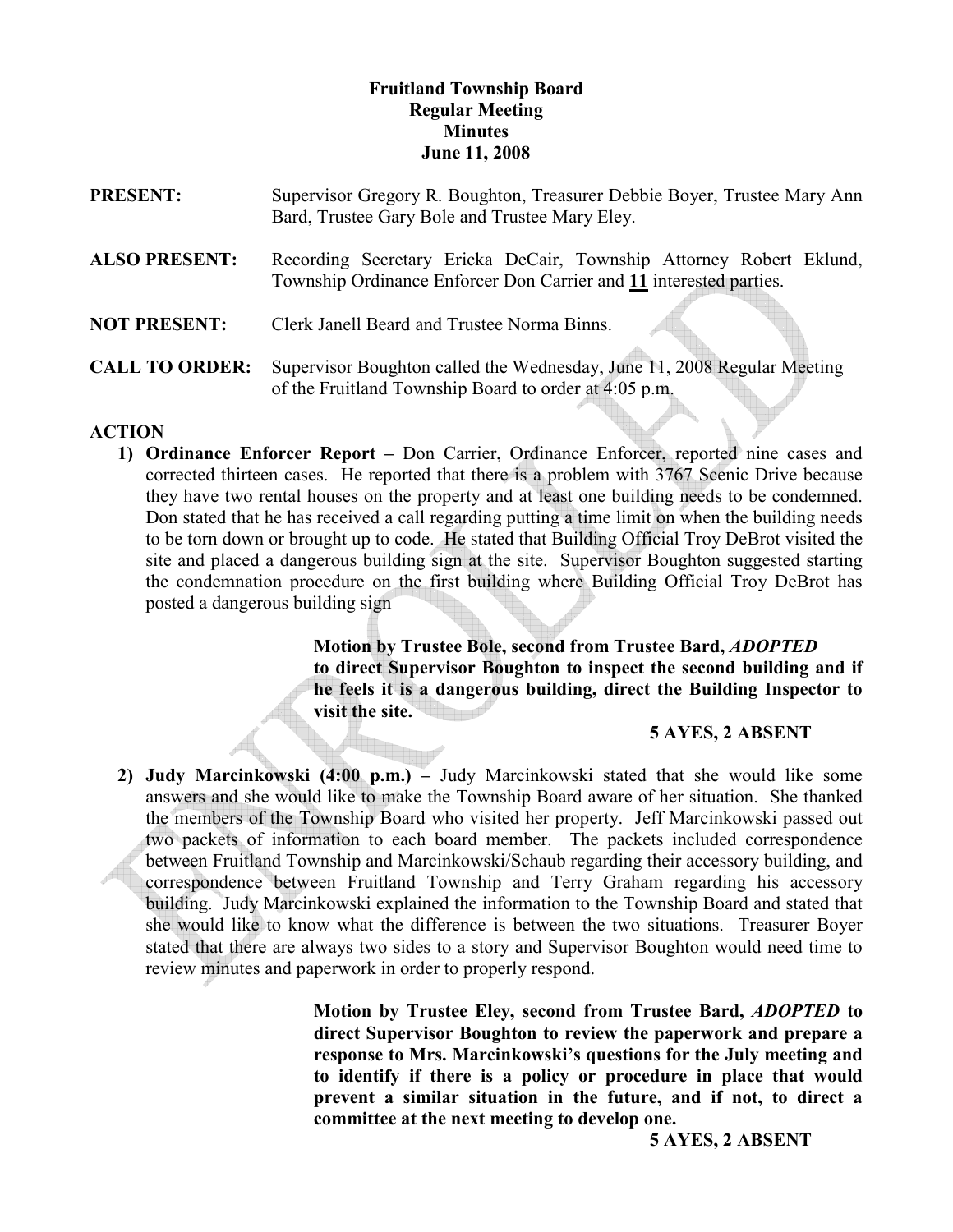#### 3) Planning Commission

### • Regulatory Ordinance Section 41.06 – Don Sandel

Zoning Administrator Sandel stated that while looking through the ordinances he found that there is a survey ordinance. He stated that he has not been aware of this ordinance and he has not been requiring a survey. He would like direction from the Township Board on whether or not they would like him to require surveys with all new construction. The Township Board directed Zoning Administrator Sandel to draft some Standards of Interpretation language and submit it to the Township Board for consideration.

### • Meeting recommendation – MDR Survey

Trustee Eley stated that there were three recommending resolutions at the last Planning Commission meeting. Two of the recommendations were to add Inland Lakes District, Lake Michigan Shoreline District, and North Duck Lake Overlay District to Article III Section 3.23 and Article XX Section 20.02. The third recommendation was to adopt the amendment in the Medium Density Residential Site Development Standards to change the minimum lot area for the MDR zoning to two (2) acres instead of one (1) acre and the minimum lot width to one hundred fifty feet (150) instead of one hundred five (105) feet. The Planning Commission also recommends that the Township Board make these changes effective January 1, 2009, which would give property owners plenty of time to do a lot split before the zoning changes. The Planning Commission directed Chairperson Eley to work with the Township Board to write a press release to place in the Beacon, Chronicle, newsletter, and Web site to make people aware of these upcoming changes. Treasurer Boyer suggested putting a notice in with the summer tax bills. Trustee Eley will bring language to the Monday regular meeting.

(Place on Monday, June 16, 2008 Meeting Agenda)

### • Noxious Weeds

Trustee Eley stated that she found an ordinance online that she feels is what the committee is looking for. She will get copies of the ordinance to committee members.

## 4) Roads

## • Committee Report

Trustee Eley stated that she is still working on this and will have it ready for the July work session.

# • MCRC invoice 700662 – Lamos Road

Supervisor Boughton stated that he has received explanation regarding the Lamos Road invoice and it should be discussed when a full Board is present.

#### • MCRC invoice 3452 – Nord Road

Supervisor Boughton stated that the Muskegon County Road Commission is dropping service on Nord Road.

#### • Roads ending at water

Supervisor Boughton stated that he wrote a paper regarding roads ending at water in order to facilitate discussion with the Parks and Recreation Commission.

# • Scenic Drive parking

Supervisor Boughton reported that the Muskegon County Road Commission is currently posting signs on Scenic Drive and the Township will incur the cost for this.

5) Parks and Recreation Plan – Supervisor Boughton stated that the Parks and Recreation Commission would like the Township Board to vote on the Recreation Plan. Consensus of the Board was to table this issue to a future meeting date when there is a full Board.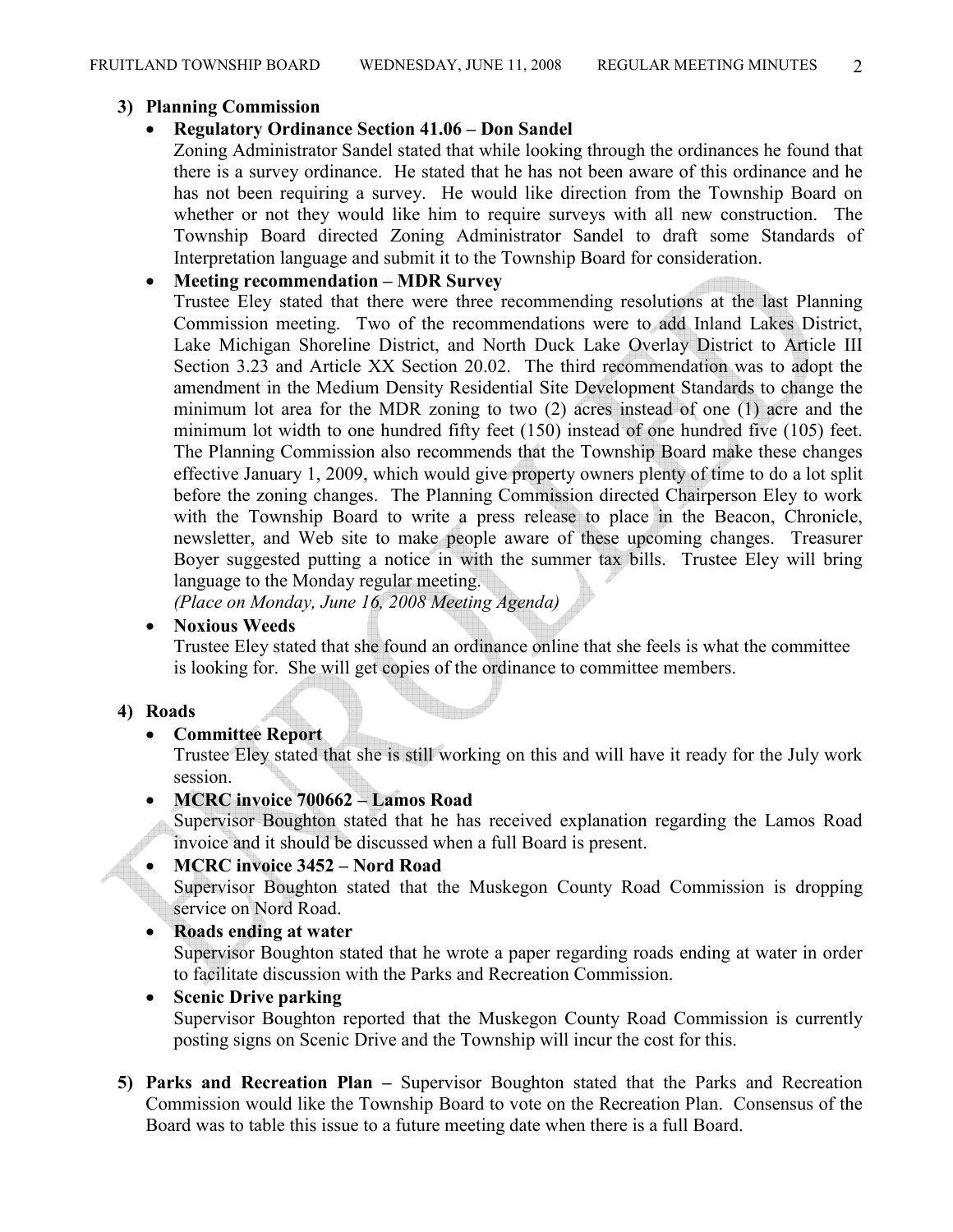6) Rissi request/Winterwood Shores – Attorney Robert Eklund explained what has been happening with the litigation regarding Marcus Park and dockage issues. Judge Mariotti ruled in favor of Marcus Dunes' right to dockage on Duck Lake, but not in favor of Winterwood Shores. Mr. Rumps, President of Winterwood Shores Association, handed out packets of information to the Township Board and explained the information. He gave an overview of the situation and explained the current situation with the appeals that are taking place. The Winterwood Shores Association would like the Township to take no action regarding Judge Mariotti's decision until the appeal process runs its course and if the appellate court upholds Judge Mariotti's decision, they ask the Township to work with The Winterwood Shores Association to honor the intent of Mignon Dake and the generosity of Ben and Ruth Marcus. Trustee Bole stated that he would consider selling that portion of Township Property where the docks are located; Trustee Bard agreed. A Winterwood Shores resident asked whether or not they could put their boats out during the appeals process.

> Motion by Trustee Eley, second from Treasurer Boyer, ADOPTED to direct Attorney Eklund to draft language for a motion allowing Winterwood Shores residents to utilize dock facilities on Duck Lake and present that to the board at the Monday regular meeting.

> > 3 AYES (Boughton, Boyer, Eley) 2 NAYS (Bard, Bole) 2 ABSENT (Beard, Binns)

Motion by Trustee Bard, second from Trustee Bole, FAILED to allow Winterwood Shores residents with boats to dock their boats as of June 12, 2008.

> 2 AYES (Bard, Bole) 3 NAYS (Boughton, Boyer, Eley) 2 ABSENT (Beard, Binns)

Trustee Bole left at this time (5:20 p.m.). (Place on Monday, June 16, 2008 Meeting Agenda)

- 7) Policies and Procedures Manual Supervisor Boughton stated that Trustee Binns is to report back to the Township Board on this matter. Treasurer Boyer stated that she has been working with Trustee Binns on this and Trustee Binns has the written notes and changes that need to be typed and presented to the Township Board for review. Supervisor Boughton will ask Trustee Binns give her hand written notes to Secretary Ericka DeCair so that they can be typed.
- 8) MTA discussion No discussion.
- 9) Western Insurance Presentation (5:00 p.m.) Joseph Hunt and Melissa Swims from Western Insurance Agency, L.L.C. gave an overview of the Township's current plan and explained the new proposal which included options for increased deductibles which would lower the premium. They stated that their program is made especially for townships. Supervisor Boughton stated that he has received two other quotes from Selective and EMC. He stated that Selective has pulled their quote, but might possibly submit a new quote before the Monday meeting.